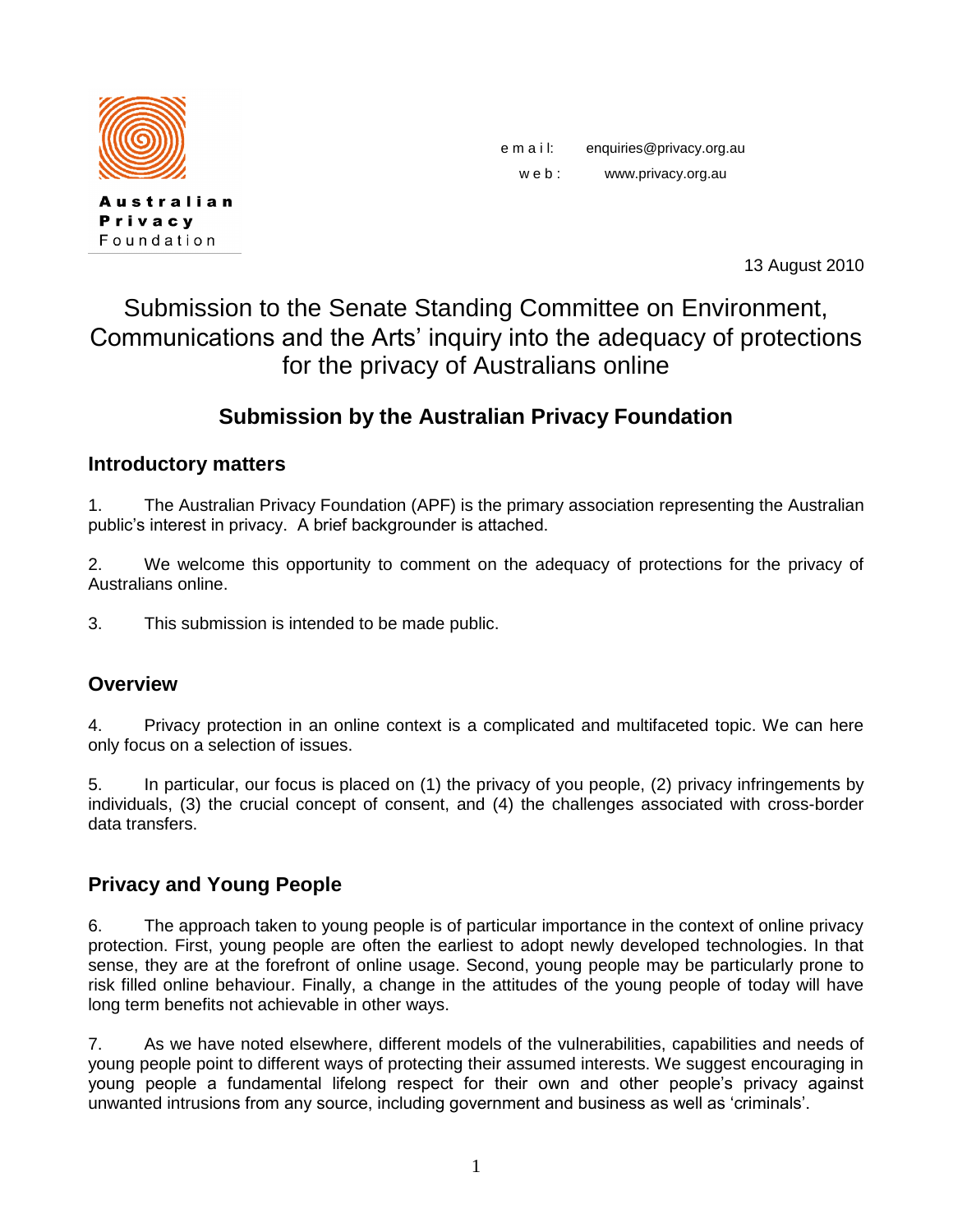8. This approach would focus on less intrusive rather than more intrusive technical and legal measures, and adopt the emerging consensus that building individual "resilience" and self-respect in the face of any current or future challenge online is more likely to be in young people"s long term interests than a series of controversial, partial, quickly obsolete and ineffective technical measures, or draconian but rarely used "law and order" provisions adding to the already very heavy criminalisation and prohibition of a wide range of online activity.

#### **Privacy infringements by individuals**

9. The Internet environment, and not least the social networking spaces, provides individuals with an unprecedented ability to be "heard" and "seen". As it has often been pointed out, we can now all be publishers.

10. As publishers, whether on a website, blog or social networking site, individuals can use and disclose personal information. Australia"s current regulatory framework is poorly designed to deal with such use and/or disclosure.

11. In light of this, privacy regulation needs to, in some form, be applicable to the conduct of individuals. This can be achieved by a broadening of the scope of application of the *Privacy Act 1988* (Cth), or the introduction of a statutory cause of action for privacy infringements.

## **Consent**

12. While the competition is fierce, the concept of consent is probably the single most serious weakness in Australia"s privacy regulation. No matter how dire, there is virtually no type of privacy violation that cannot be justified by reference to the victim having consented to the action in question. Thus, consent works like a miracle cure for conduct that otherwise would have been contrary to the law.

13. The above mentioned absolving impact of consent is wholly disproportionate with the ease with which a data controller can obtain the data subjects consent. This is particularly so in the online context where a data subject"s careless click on a button can give the data controller a license to do just about anything it wishes with the personal information in question.

14. To be blunt, privacy protection is virtually meaningless where its protective application can be so easily circumvented, for example, by a Internet user being forced to "consent" to unspecific privacy invasive practices, bundled with pages of other terms and conditions, when signing up for a social networking account.

15. Consequently, for there to be any meaningful privacy protection online, a stricter regulation of consent is necessary, and in this regard, attention could usefully be given to the structure adopted for general consumer protection measures such as section 51AB of the *Trade Practices Act 1974* (Cth).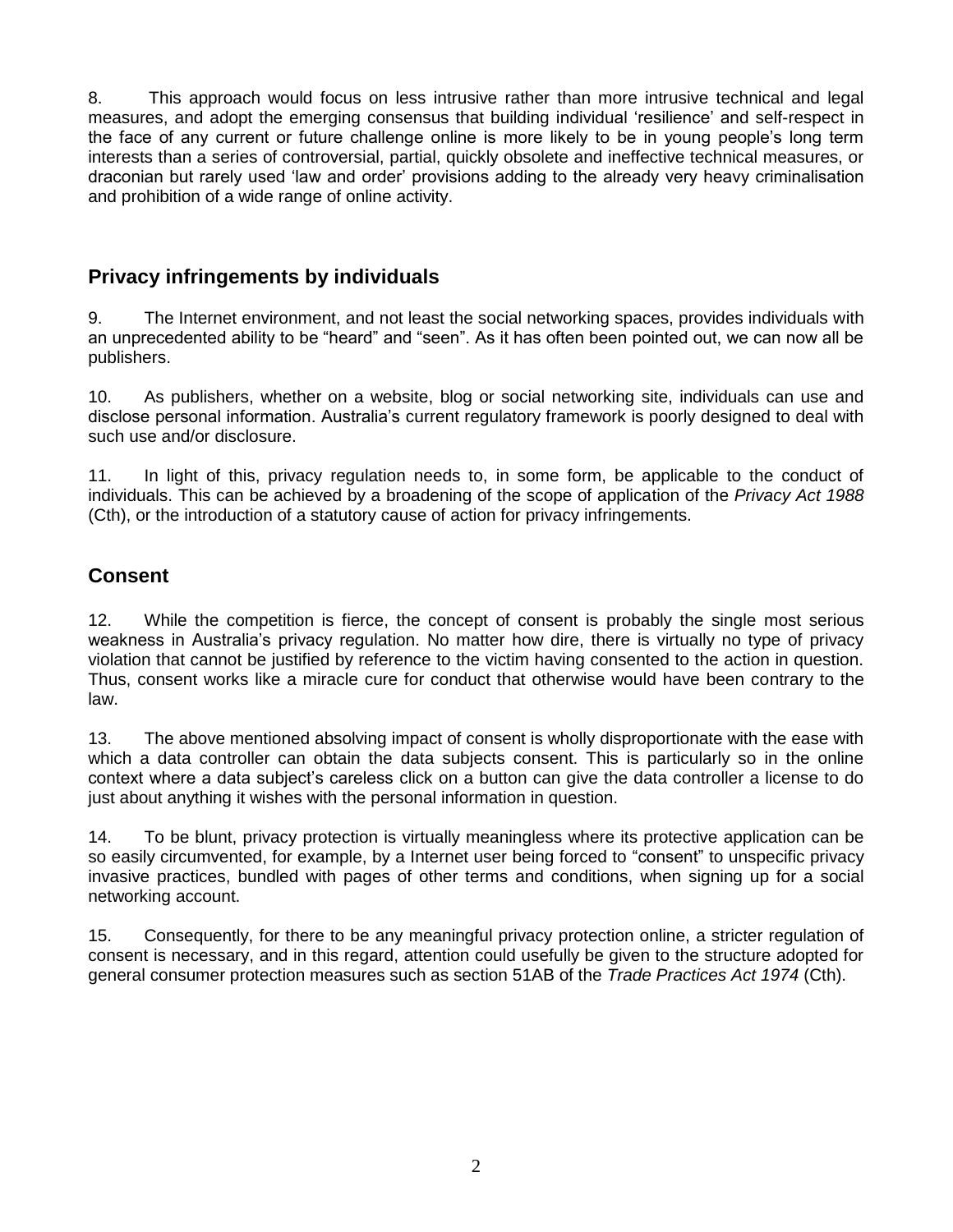#### **Cross-border data transfers**

16. With the Internet being a global network of networks, there can be little surprise that massive amounts of data travels across geographical borders every minute of the day. That is not necessarily a bad thing, and in any case, it is unavoidable if we are to maintain the Internet of today. The problem is of course that much of that data amounts to personal information and is thereby appropriately regulated by privacy law.

17. One of the most difficult challenges facing anyone seeking to regulate online privacy is to find an approach that allow for a sufficient level of transborder data flow while at the same time ensuring an adequate level of protection for the privacy of Internet users.

18. Australia"s regulation of transborder data flows (NPP 9) is ill-equipped to meet this challenge. But unfortunately, the approach proposed in APP 8 is even worse and will leave Australians extremely vulnerable both online and offline.

19. In the change from NPP 9 to APP 8, the law abandons what can be called a "border protection" approach in favour of the approach mis-described as "accountability". The problems with this approach are well-documented, and we share the concerns expressed by Professor Graham Greenleaf and Mr Nigel Waters in their *Submission to the Senate Finance and Public Administration Committee on the Exposure Draft of the Privacy Amendment Legislation*.

For further information contact:

Vice-Chair Dr Dan Svantesson, E-mail: [enquiries@privacy.org.au](mailto:enquiries@privacy.org.au) APF Web site: [http://www.privacy.org.au](http://www.privacy.org.au/)